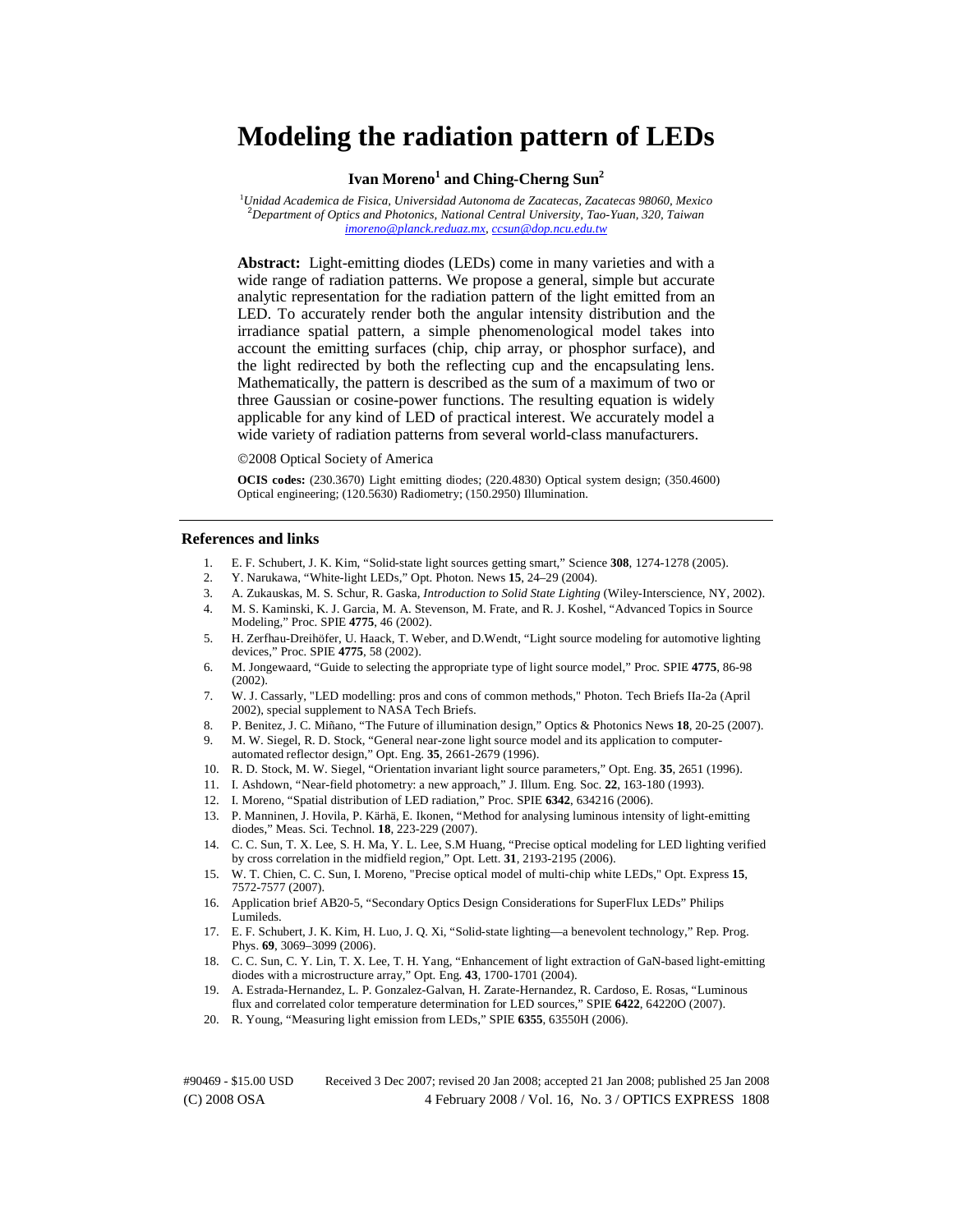- 21. C. Daniel, F. S. Wood, *Fitting equations to data: computer analysis of multifactor data* (2<sup>nd</sup> ed.), (Wiley, New York, 1999).
- 22. L. Fu, R. Leutz, H. Ries, "Physical modeling of filament light sources," J. Appl. Phys. **100**, 103528 (2006).
- 23. J. Arasa, S. Royo, C. Pizarro, J. Martinez, "Flux spatial emission obtained from technical specifications for a general filament light source," Appl. Opt. **38**, 7009-7017 (1999).
- 24. D. R. Jenkins, H. Monch,, "Source Imaging Goniometer Method of Light Source Characterization for Accurate Projection System Design," SID Symposium Digest **31**, 862-865 (2000).
- 25. S. Preuss, D. Potthoff, T. Preuss, K. Lischka, "LED encapsulation- a new approach of rear light design," SPIE **6198**, 61980I (2006).
- 26. S. C. Allen, A. J. Steckl, "ELiXIR—Solid-State Luminaire With Enhanced Light Extraction by Internal Reflection," J. Display Technol. **3**, 155-159 (2007).
- 27. I. Moreno, U. Contreras, "Color distribution of multicolor LED arrays," Opt. Express **15**, 3607-3618 (2007).
- 28. I. Moreno, M. Avendaño-Alejo, R. I. Tzonchev, "Designing light-emitting diode arrays for uniform nearfield irradiance," Appl. Opt. **45**, 2265–2272 (2006).
- 29. S. Tryka, "Radiative flux from a planar multiple point source within a cylindrical enclosure reaching a coaxial circular plane," Opt. Express **15**, 3777-3790 (2007)
- 30. S. Tryka, "Spherical object in radiation field from a point source," Opt. Express **12**, 512-517 (2004).
- 31. J. L. Balenzategui, A. Marti, "Design of hemispherical cavities for LED-based illumination devices," Appl. Phys. B **82**, 75-80 (2006).
- 32. A. L. Dubovikov, S. S. Repin, S. N. Natarovskii, "Features of the use of LEDs in artificial-vision systems," J. Opt. Technol. **72**, 40-42 (2005).
- 33. T. Matsumoto, N. Inoue, M. Suzuki, "Optimum arrangement of LEDs in base station of optical wireless LANs," SPIE **6134**, 613403 (2006).
- 34. C. G. Lee, C. S. Park, J. H. Kim, D. H. Kim, "Experimental verification of optical wireless communication link using high-brightness illumination light-emitting diodes," Opt. Eng. **46**, 125005 (2007).
- 35. J. M. Kahn and J. R. Barry, "Wireless infrared communications," Proc. IEEE **85**, 265-298 (1997).
- 36. D. W. K. Wong, G. Chen, "Illumination design of a white-light-emitting diode wireless transmission system," Opt. Eng. **46**, 085002 (2007).
- 37. M. Akanegawa, Y. Tanaka, M. Nakagawa, "Basic study on traffic information system using LED traffic lights," IEEE Transactions on Intelligent Transportation Systems **2**, 197-203 (2001).
- 38. I. Moreno, J. Muñoz, R. Ivanov, "Uniform illumination of distant targets using a spherical light-emitting diode array," Opt. Eng. **46**, 033001 (2007).
- 39. I. Moreno, "Color tunable hybrid lamp: LED-incandescent and LED-fluorescent," SPIE **6422**, 64220N (2007).
- 40. Y. Tu, S. Jin, Y. Wang, L. Dou, "Color uniformity and data simulation in High-Power RGB LED modules using different LED-chips arrays," SPIE **6828,** 682816 (2007).
- 41. C. Deller, G. Smith, J. Franklin, "Colour mixing LEDs with short microsphere doped acrylic rods," Opt. Express **12**, 3327-3333 (2004).
- 42. C. A. Deller, J. B. Franklin, G. B. Smith, "Lighting simulations using smoothed LED profiles compared with measured profiles," SPIE **6337**, 63370X (2006).
- 43. M. A. Volkova, S. V. Zlatina, S. N. Natarovskii, O. N. Nemkova, T. F. Selezneva, N. B. Skobeleva, D. N. Frolov, L. M. Kogan, and B. P. Papchenko, "Prospects of using LEDs in the illuminating systems of microscopes," J. Opt. Technol. **72**, 186-190 (2005).
- 44. C. Ye, Y. Liu, F. Yu, "New Illumination Patterns in Microscopes" SPIE **6033**, 60330L (2005).
- 45. J. Xu, Z. Xiao, T. Lin, "The Design of Microscope Field Illumination System Based on LED" SPIE **6841**, 68410U (2007).
- 46. C. C. Sun, I. Moreno, S. H. Chung , W. T. Chien, C. T. Hsieh, T. H. Yang, "Brightness management in a direct LED backlight for LCD TVs," J. Soc. Inf. Disp. In press (2007).
- 47. G. Harbers, S. J. Bierhuizen, M. R. Krames, "Performance of high power light emitting diodes in display illumination applications" J. Display Technol. **3**, 98-109 (2007).
- 48. J. W. Whang, Y. T. Teng, "Uniform illumination system with desired emitting angle," SID Conf. Rec. Int. Display Res. Conf., 100-103 (2006).
- 49. Y. Uchida, T. Taguchi, "Lighting theory and luminous characteristics of white light-emitting diodes," Opt. Eng. **44**, 124003 (2005).
- 50. L. Svilainis, V. Dumbrava, "LED Far Field Pattern Approximation Performance Study," *Information Technology Interfaces, 2007. ITI 2007. 29th International Conference on*, 645-649 (2007).
- 51. M. Bennahmias, E. Arik, K. Yu, D. Voloshenko, K. Chua, R. Pradhan, T. Forrester, T. Jannson, "Modeling of non-Lambertian sources in lighting applications," SPIE **6669**, 66691A (2007).
- 52. A. L. Fischer, "LEDs and displays: Analytical method for computing color patterns in LEDs," Photonics Spectra **41**, 87-88 (June 2007).
- 53. K. Man, I. Ashdown, "Accurate colorimetric feedback for RGB LED clusters," SPIE **6337**, 633702 (2006).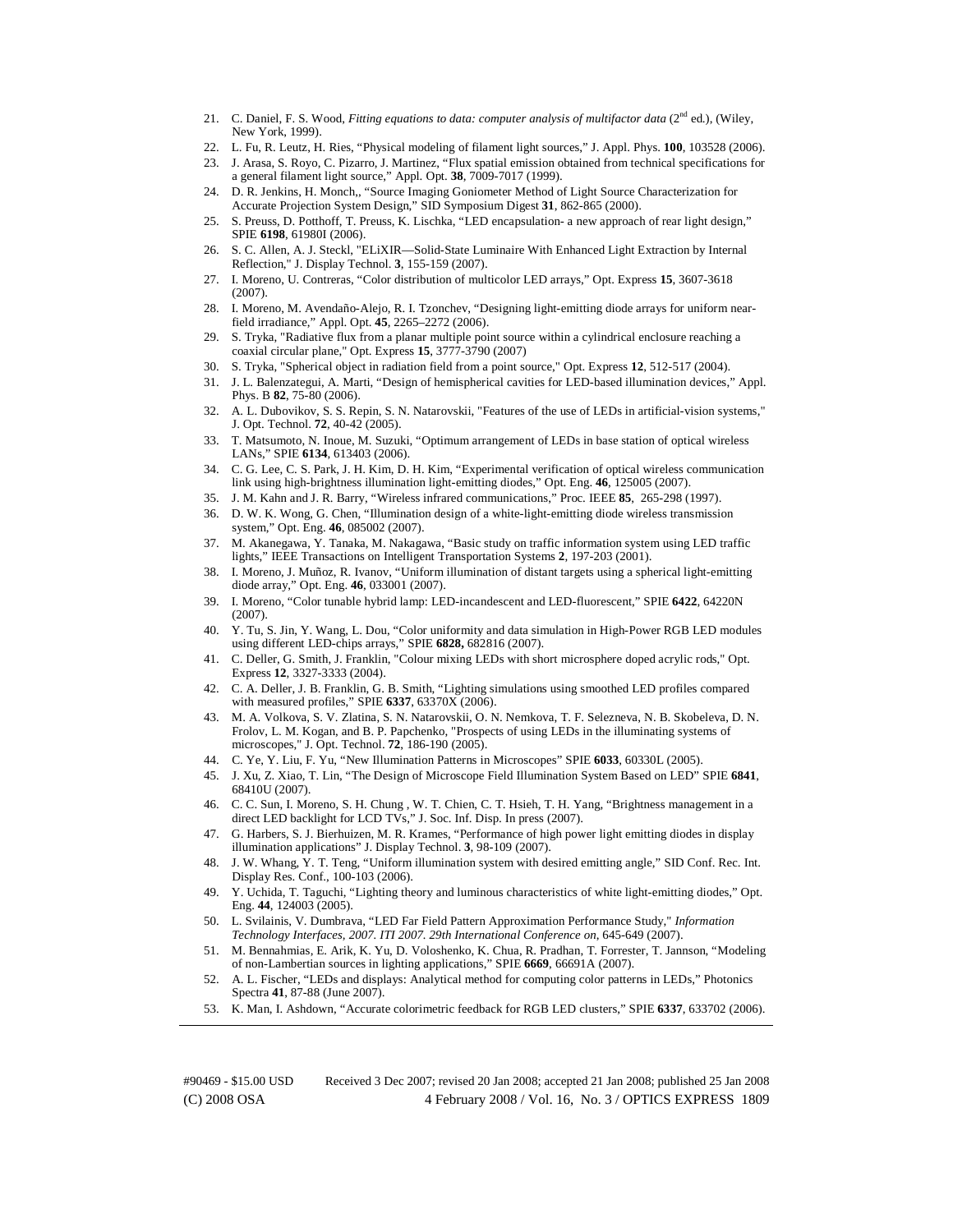## **1. Introduction**

Today, LEDs are everywhere, in many shapes and forms, and cover a wide range of applications from indicator lights to solid-state lighting. They are gradually taking over traditional radiation sources because of their attractive characteristics [1-3]. The need for realistic lighting designs is growing, but LEDs are far more difficult to model than the conventional sources. This is worsened because there is a wide variety of LED radiation patterns.

A radiation pattern describes the relative light strength in any direction from the light source. Several approaches are used to model this in real light sources. The models currently employed can be classified as analytical approximations or Monte Carlo ray tracing [4-7]. A ray tracing model is very useful when analyzing and designing the package and the secondary optics for the source. The analytic models are very useful when studying and optimizing the radiation transfer from the source to a target without intermediate complex optics. This is very common with LEDs because they have integrated optics. Secondary optics can also be analytically designed by non-imaging optics methods [8]. Additionally, an analytic equation of the radiation pattern gives researchers and lighting designers more flexibility in analyzing the light in their application.

Radiometric and photometric modeling of a light source can be separated into two classes: near field and far field. In near field a source is modeled as an extended area, and it is usually assumed that the distance to the illuminated target is shorter than 5 times the maximum source dimension [9-11]. A far-field model assumes that the target is farther from the source than this nominal separation, and models the source as an emitting point. However, this rule of thumb is not so easily applied to LEDs because of the radiance complexity and wave effects [12-14]. Then the concept of the mid field was proposed [14], which is similar but not equal to the radiometric near field. The rapid variation of the light pattern in the mid field opens a window for verification of an optical model for a light source like an LED. Using the radiometric definition, a high-power LED with a 1mm<sup>2</sup> chip should have a 5-mm near field, but in practice up to 20-mm mid fields are found.

In this paper we consider the region after the mid field, i.e. the far field region, where the normalized radiation pattern does not change with the LED-to-target distance. In most cases, the LED's far field began at a short distance. For example, measurements on high-power LEDs (with a  $1mm^2$  chip) in our laboratory indicate that this distance (from the tip of the LED) is about 20mm for some power LEDs, and a little longer in multi-chip LEDs [15].

The radiation pattern in far field is characterized by the angular intensity distribution. Radiant (or luminous) intensity is the radiant (or luminous) flux per solid angle in a given direction from the source. In this paper, we realistically model the radiant (or luminous) intensity of LEDs, which is useful in many applications (see Sec. 5).

In what follows, we describe in detail our generalized analytic model. In Section 2, we examine some general properties of an LED radiation pattern, and propose a simple equation that renders the contributions from the emitting region (chip), and the light redirected by the reflecting cup and the encapsulating lens. In Sec. 3, we describe a procedure to fit the model to particular types of LEDs. A radiation pattern gallery for several manufacturer datasheets is presented in Sec. 4, as well as the irradiance calculation. Some typical applications are briefly commented in Sec. 5 and we give our conclusions in Sec. 6.

## **2. Model development**

LEDs are available in many different beam patterns which makes it difficult to find a general model for the multiple LED types. Based on our experience in radiometric theory and ray tracing simulations [12,14,15], we developed a phenomenological model based on light propagation characteristics from its generation inside the chip to its propagation through the packaging lens. Phenomenological models are of utmost importance for real applications in almost all branches of scientific practice, because they relate the real phenomenon to the underlying fundamental theory.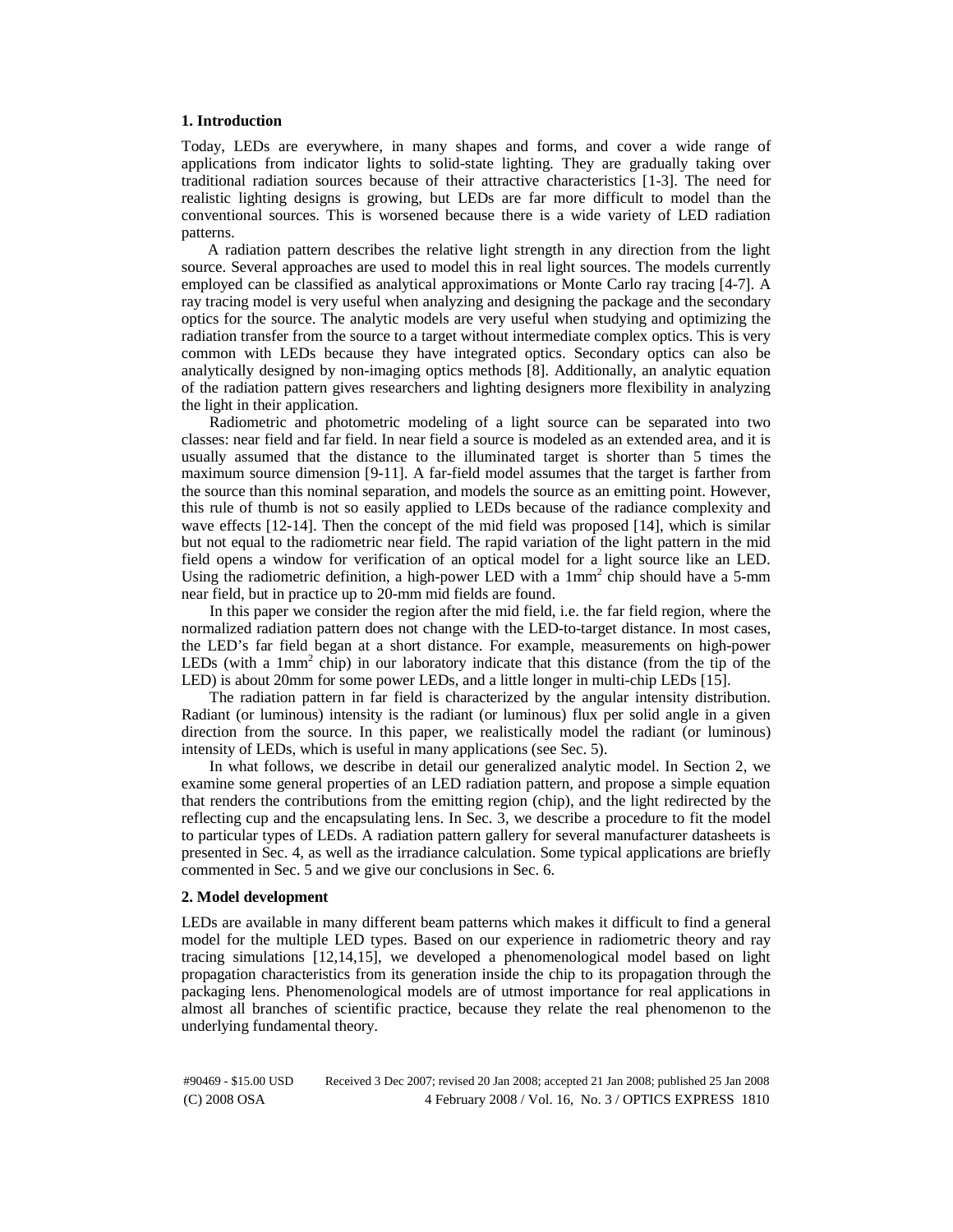In LEDs, light is produced by spontaneous emission from the light-emitting region of chip. Therefore, the generated light is incoherent and its superposition is a linear combination in intensity terms. From the radiometric point of view, the emitting region is a Lambertian light source. Before exiting the chip, the light generated in this region propagates through different media and types of surfaces. The radiation pattern emitted by every chip face will generally be Lambertian, although in some LEDs, this pattern is modified by special microstructures on the chip and by wave guide effects inside the chip.

 The final light pattern generated by an LED is the result of the sum of three terms: the light directly refracted by the encapsulating lens, the light internally reflected inside the lens, and the light reflected by the reflecting cup. These contributions generally are continuous functions that depend on the geometry of both the reflective cup and the encapsulating lens. In other words, the radiation pattern emitted by the chip is modified by the internal reflection inside the encapsulating lens, the reflection in the back mirror, and by the refraction through lens.

In particular, there are three structural factors that strongly modify the radiation pattern of the emitting region [16]. The first is the roughness of the chip faces which causes every chip face to emit a Lambertian pattern (simple cosine function) or a narrow pattern (narrowed by microstructures on the chip and wave guide effects). Physical models of rough surfaces will often result in a surface reflection and transmission consisting of Gaussian and cosine-power functions [17,18]. The second factor is the geometry and roughness of the reflective cup. And, the third, geometry of the encapsulant lens, which distorts the radiation pattern produced by the chip and the reflected by the mirror. Also, due to reflections in the internal surface of the lens, another pattern appears, but is weaker than the others. In most cases, the lens angularly narrows the radiation pattern (due to the chip and the mirror), though sometimes it enlarges the pattern.

Taking into account all the above mentioned phenomena, one could assume that the light pattern is a linear combination of certain Lambertian functions and of some other functions generated by diffuse reflections and diffuse refractions (mainly Gaussian and cosine-power angular functions). From the ray-tracing point of view, every ray of light that is diffusely reflected or refracted spreads in a Gaussian or a cosine-power distribution. Therefore, the final radiation pattern should be a linear superposition of this type of functions, which are angularly shifted in function of the angle of incidence of every traced ray. This function overlapping (in a continuous angular range) in turn generates a single Gaussian or cosine-power function, which is:

$$
\int_{\theta_1}^{\theta_2} \exp\left(-b_1(\theta-\alpha)^2\right) d\alpha \leq A \exp\left(-b_2\theta^2\right),
$$

and

$$
\int_{\theta_1}^{\theta_2} [\cos(\theta-\alpha)]^{m_1} d\alpha \leq B \cos^{m_2} \theta ,
$$

this approximation should surely simplify the resulting radiation pattern.

Thus, taking into account all these criteria, we propose the following general and compact analytical representation of the intensity pattern of LEDs as a sum of Gaussian functions:

$$
I(\theta) = \sum_{i} g1_i \exp\left(-\ln 2\left(\frac{|\theta| - g2_i}{g3_i}\right)^2\right),\tag{1}
$$

or as one sum of cosine-power functions:

$$
I(\theta) = \sum_{i} c1_i \cos(\theta) - c2_i^{3_i}.
$$
 (2)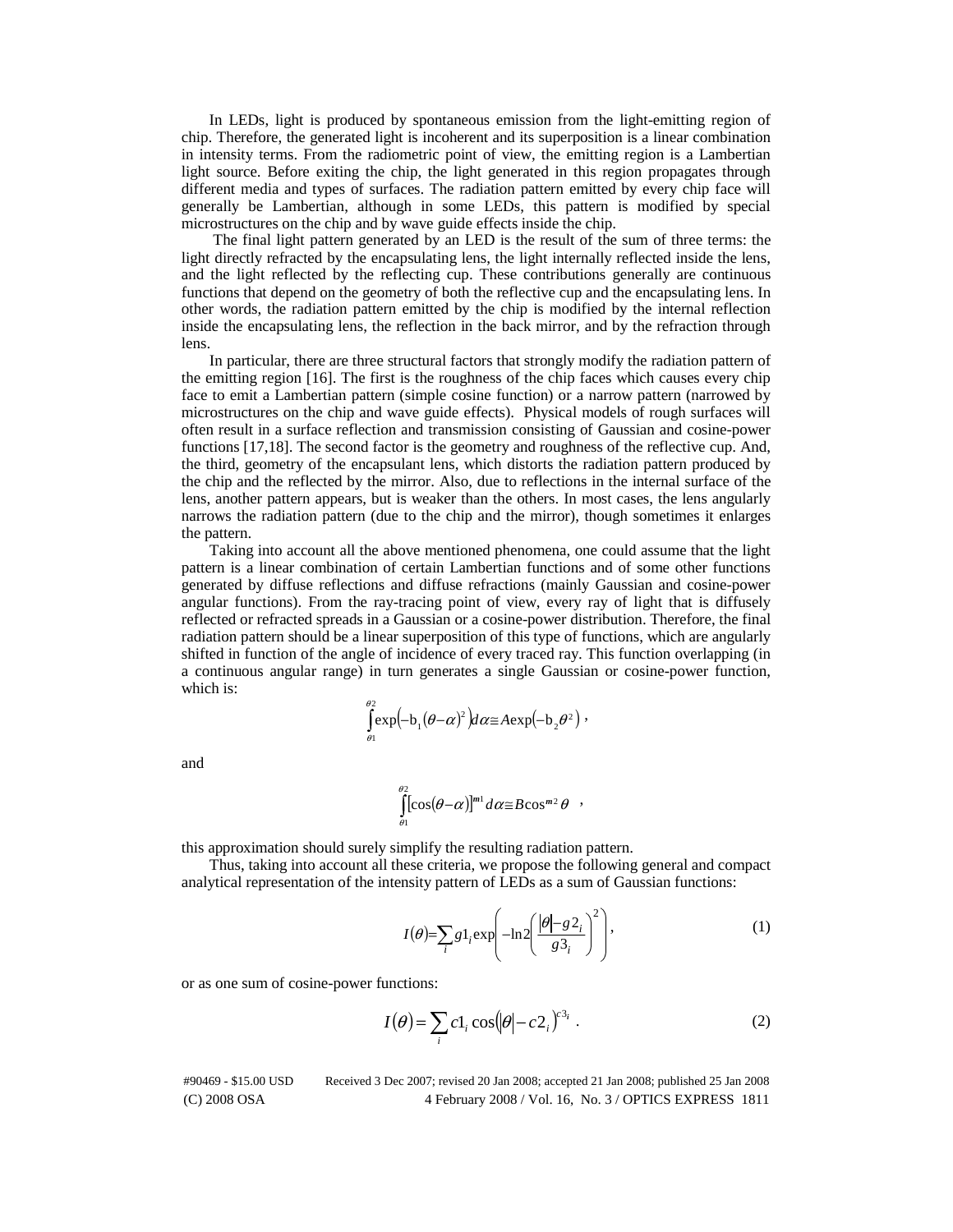Here intensity  $I(\theta)$  [Arbitrary Units / sr] is defined as the flux emitted per unit solid angle in a given direction. θ is the polar angle in a coordinate system centered in the LED. We choose a one-dimensional equation because most of the LED radiation patterns are rotationally symmetric in far field. Otherwise, we could not do this if some rotational asymmetries in the radiation pattern appear due to emission non-homogeneities on the chip surface and some package obstructions (e.g. wire bondings), which is more significant in the mid field.

Some LEDs show a quite different radiation pattern in two perpendicular azimuthal directions mainly due to a rotationally asymmetric package. In such a case, an appropriate angular variation should be introduced. A useful example with Gaussian functions is:

$$
I(\theta,\phi) = \sum_{i} g 1_{i} \exp \left[ - (\ln 2)(|\theta| - g 2_{i})^{2} \left( \frac{\cos^{2} \phi}{(g 3_{i})^{2}} + \frac{\sin^{2} \phi}{(g 4_{i})^{2}} \right) \right],
$$
 (3)

and with cosine-power functions

$$
\boldsymbol{I}(\theta,\phi) = \sum_{i} c1_i \cos[\theta] - (c2_i \cos^2 \phi + c3_i \sin^2 \phi)]^{c4_i} \,. \tag{4}
$$

where  $\phi$  is the azimuthal angle. Equations (1)-(4) are quite accurate for most LED types, and can be used as a generic LED source model. The radiation pattern can also be represented as a combination of the functions of these equations depending on the type of distribution. In some special cases, one term of the equation can be substituted by two twin terms (see Eq. (8)).

These analytical representations are quite compact. For example, an intensity pattern reproduced with the sum of 2 Gaussian (or cosine power) functions requires about 15 sinusoidal functions to be reproduced with a similar accuracy. Equations (1)-(4) have a number of advantages (see Sec. 5), e.g., they can be used for easily determining derivative values, definite integrals, analytic optimization of LED arrays, etc.

If  $I(\theta, \phi)$  is a normalized intensity distribution, the absolute intensity can be computed by measuring the LED flux  $\Phi_0$  [19,20], or with the value provided by the manufacturer. The absolute intensity is then:

$$
I(\theta,\phi)_{A} = \left[\frac{\Phi_0}{\int_{4\pi} I(\theta,\phi)d\Omega}\right] I(\theta,\phi) .
$$
 (5)

 $I(\theta, \phi)$ A is the radiant intensity [W/sr] if  $\Phi_0$  is the radiant flux [Watts], and it is the luminous intensity [lm/sr] when  $\Phi_0$  is the luminous flux [lumens].

The sum of Gaussian and cosine-power functions requires nonlinear regression to fit our model to real data. This issue is reviewed in the next section.

## **3. Numerical fitting**

Fitting equations to data is a very common mathematical process in different disciplines of science and technology [21]. The numerical adjustment has been very useful to obtain realistic models for a great variety of light sources in both near and far field regions [9,10,22-24]. Here, we fit a compact analytical representation that optically models LEDs, in particular Eqs. (1)-(4) which are nonlinear in angle.

## *3.1 Nonlinear regression*

A nonlinear regression is an iterative procedure, and the program must start with estimated values for each coefficient. It then adjusts these initial values to improve the fit. Not all mathematical programs are suited to efficiently compute a nonlinear fitting. However, some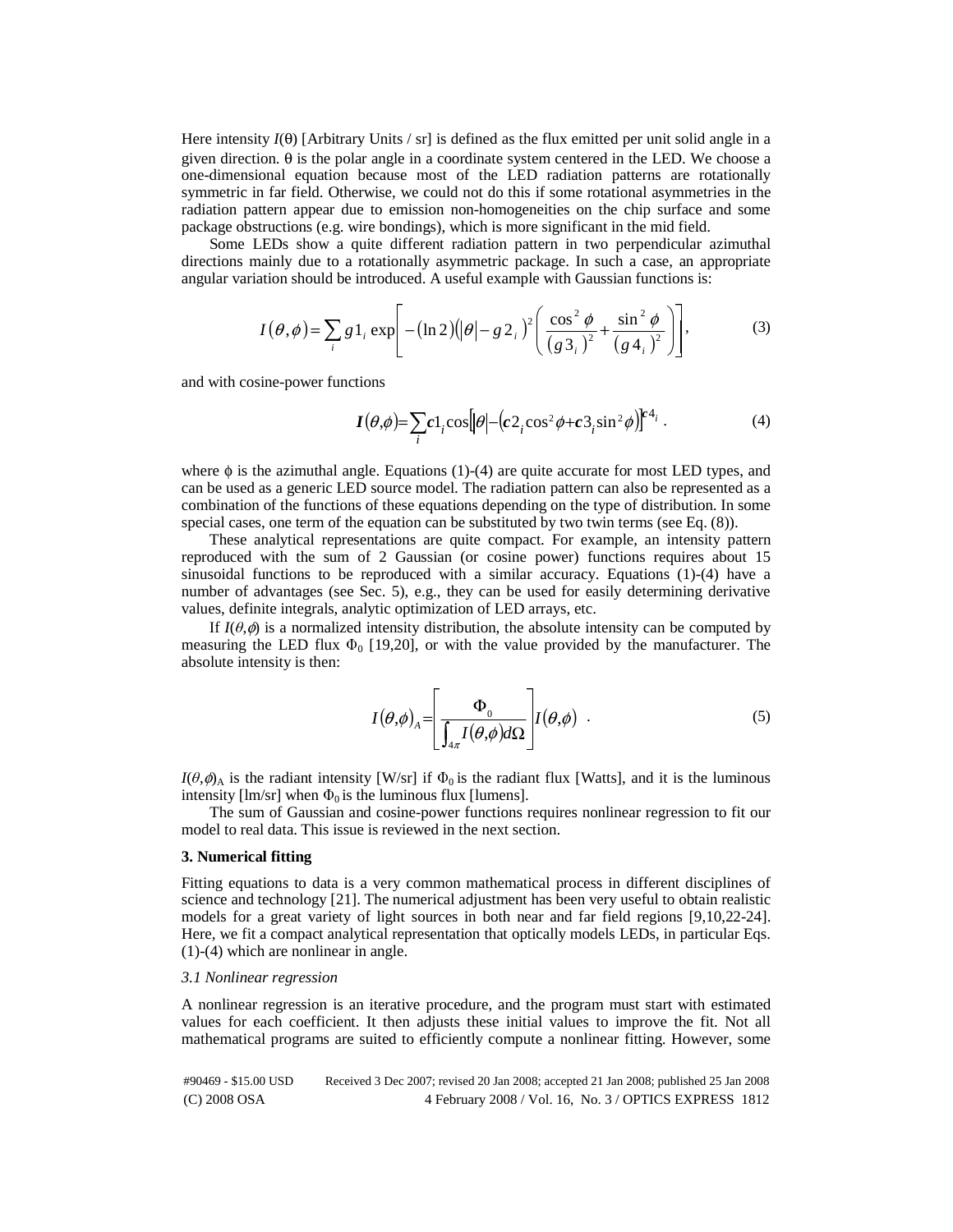software packages provide initial values automatically if a built-in equation is used. Fortunately, a linear sum of Gaussians is commonly a built-in equation. In the case of mixed equations with cosine powers and Gaussians, initial values must be chosen carefully. For example, the initial value of  $g2_i$  or  $c2_i$  may be that of an intensity peak. It can be useful to estimate initial values after looking at the data graph and understanding the model.

A nonlinear regression program has no common sense. If some problems arise when estimating initial values, it is convenient to set aside the fitting program and continue fitting by trial and error. Depending on the type of radiation pattern, this process can be quickly performed. However, one must think about the optics of the LED, and decide which parameters should be fixed. Then, change the key coefficients one at a time, and see how they influence the shape of the curve and the accuracy of fitting.

#### *3.2 Reconstruction accuracy*

To demonstrate the accuracy of reconstruction, the difference between experimental data and modeled equation must be compared by computing both the root mean square (RMS) error and the normalized cross correlation (NCC) [14,15].

The RMS error between experiment  $(I_e)$  and modeled equation  $(I_m)$  can be calculated on a range of *M* points over the domain. That is

$$
RMS = \sqrt{\frac{1}{M} \sum_{i} \sum_{j} \left[ I(\theta_i, \phi_j)_{m} - I(\theta_i, \phi_j)_{e} \right]^2} .
$$
 (6)

The reconstructed pattern must be sufficiently accurate, regardless of the type of LED. The RMS error must be less than the standard limit of 5% [21].

Using NCC, the similarity between the simulated pattern  $(I<sub>m</sub>)$  and the measured pattern  $(I<sub>e</sub>)$ is

$$
NCC = \frac{\sum_{i} \sum_{j} \left[ I(\theta_i, \phi_j)_{m} - \overline{I}_{m} \left[ I(\theta_i, \phi_j)_{e} - \overline{I}_{e} \right] \right]}{\sqrt{\sum_{i} \sum_{j} \left[ I(\theta_i, \phi_j)_{m} - \overline{I}_{m} \right]^{2} \sum_{i} \sum_{j} \left[ I(\theta_i, \phi_j)_{e} - \overline{I}_{e} \right]^{2}}},
$$
\n(7)

 $\bar{I}_m$  and  $\bar{I}_e$  are the mean values of simulation and experimental data across the angular range, respectively. From our experience in designing LED lighting systems for industry, we know that an LED model with a NCC higher than 99% gives enough accuracy for many applications [14,15].

#### *3.3 Other details*

It is important to know which of Eqs. (1)-(4) should be fitted. This depends on the type of radiation pattern. In particular, cosine-power functions are more suitable than Gaussians when the intensity decreases rapidly with the view angle at the sides of the radiation pattern.

Also, the number of Gaussians or cosine-powers in the equation depends on the type of LED. However, all distributions that we reconstructed (next section) basically required a maximum of 3 terms. This can be linked to the contributions of the three basic optical elements of LEDs: chip, mirror, and lens.

## **4. LED radiation pattern**

Most manufacturers use  $\theta_{1/2}$  (the view angle when radiant intensity is half of the value at 0°) to characterize the angular distribution of LEDs with a single intensity peak. This parameter is simply  $g3_1$  if Eq. (1) has only one simple Gaussian, e.g.  $I(\theta)=g1_1exp[-\ln(2(\theta/g3_1)^2)]$ ; and this is related to  $G_2$ , (i.e.,  $G_3$ — $\ln(2/\ln(\cos\theta_{1/2}))$  if Eq. (2) has only one simple cosine power, e.g. related to  $c3_1$  (i.e.,  $c3_1 = -\ln(2/\ln(\cos\theta_{1/2}))$  if Eq. (2) has only one simple cosine power, e.g. I(θ)= $c1_1$ [cos(θ)]<sup>c3</sup>1. Another attribute used is the total included angle, or θ<sub>90</sub>, which describes the cone angle within which 90% of the total flux is radiated. However, additional parameters the cone angle within which 90% of the total flux is radiated. However, additional parameters are needed to render the shape of the radiation pattern. Therefore, we propose that the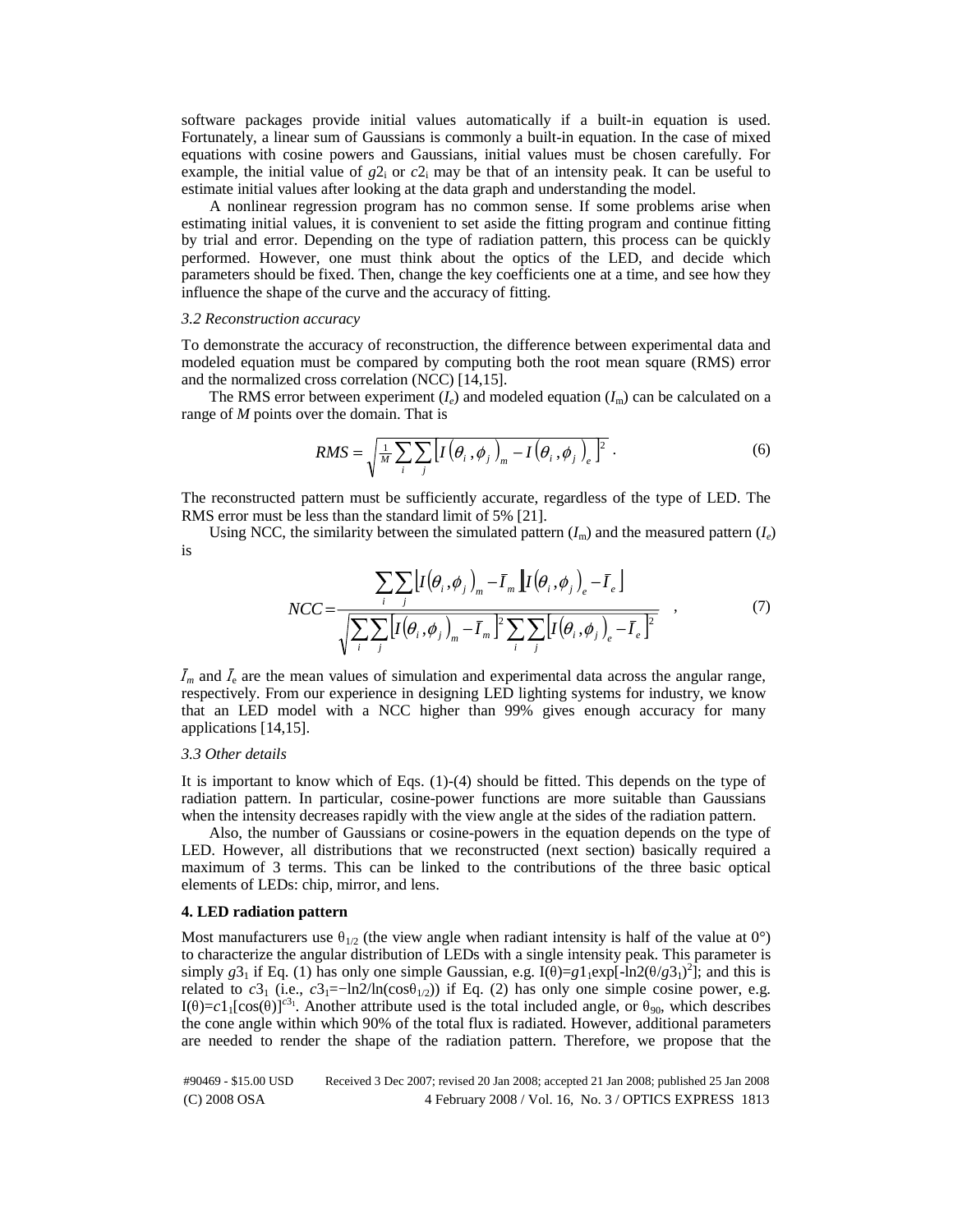manufacturer should include a simple formula (like those reported here) with its coefficients in their technical data sheets.

## *4.1 Intensity distribution tables*

Tables of coefficients for equations are very common in optics (e.g. constants for glass dispersion formulas). These tables would be very useful for the scientific and technological communities that use LEDs. This is because LEDs are available in a wide variety of beam patterns, and frequently new beam distributions are reported in academics and industry [25,26].

Figures 1-3 show some modeled radiation patterns of some of the major manufacturers like Nichia, Philips Lumileds, Cree, Edison, Osram, and Seoul Semiconductor. Insets (a), (c), and (e) in Figs. 1-3 are the modeled three-dimensional radiation patterns in polar coordinates  $(\theta, \phi)$ . A comparison between the modeled angular distribution and the one reported by the manufacturer is shown in the insets (b), (d), and (f) of Figs. 1-3.

Figures 1(a) and 1(b) show the angular distribution of the LED model NSPW345CS from Nichia. This pattern is rotationally asymmetric, so we used Eq. (3), where the XX cross section is for  $\phi=0^\circ$  or 180°, and the XY cross section is for  $\phi=90^\circ$  or 270°. Figures 1(c) and 1(d) show the XLamp® XR-E LED from Cree. This pattern fit better with cosine power functions. And Figs. 1(e) and 1(f) show the LUXEON® Rebel (green, cyan, blue and royalblue) from Lumileds Philips. Note that switching between the upper bound (UB) and the lower bound (LB) only requires changing the relative intensity coefficients  $(g1_1 \, y \, g1_2)$ . Because the strength of the two Gaussian terms is linked to the performance of the basic parts of LEDs (chip, mirror, and lens), we can speculate that the variation between the UB and LB is mainly due to manufacturing errors related to the emission, reflection and transmission of the optical flux. In addition, the dependence on only two coefficients for switching between UB and LB makes it easy to simulate manufacturing errors in a system of LEDs with this model.

Figures 2(a) and 2(b) show the angular distribution of the LUXEON® K2 (green, cyan, blue and royal-blue) from Lumileds Philips. Again, the only difference between UB and LB is in the coefficients of the relative intensity  $g1_1$ ,  $g1_2$ ,  $g1_3$ . Figures 2(c) and 2(d) show the radiation pattern of a EdiPower™ Emitter 3-RD-01-H0001 LED from Edison. This pattern fits well as a perfect Lambertian emitter, and a first order analysis can be performed by using a simple cosine function, but with a 5.1% RMS error. However, using Eq. (1) with coefficients in Fig. 2(d) improves the analysis accuracy. Figures 2(e) and 2(f) show the distribution of the FIREFLY® Hyper-Bright LB-V19G LED from OSRAM. Its pattern is rotationally asymmetric, thus we used Eq. (4). Only one cosine-power function is required; this fits the pattern better than a Gaussian function because the intensity pattern decreases faster at the sides. The vertical (V) direction is for  $\phi=0^{\circ}$  or 180°, and the horizontal (H) direction is for  $\phi$ =90° or 270°.

Figures 3(a) and 3(b) show the angular distribution of the LUXEON® Side Emitter from Lumileds Philips (white, green, cyan, blue and royal-blue). We did not simulate the small central peaks because this requires additional Gaussian functions in Eq. (1), and their contribution to NCC and RMS error is insignificant. Figures 3(c) and 3(d) show the radiation pattern of a LUXEON® Batwing from Lumileds Philips (green, cyan, blue and royal-blue). Instead of Eq. (1) we used

$$
I(\theta) = g1_{1} \left[ exp\left(-\ln 2 \left(\frac{\theta + g2_{1}}{g3_{1}}\right)^{2}\right) + exp\left(-\ln 2 \left(\frac{\theta - g2_{1}}{g3_{1}}\right)^{2}\right)\right] + g1_{2}exp\left(-\ln 2 \left(\frac{|\theta| - g2_{2}}{g3_{2}}\right)^{2}\right)
$$

$$
= h1_{1} exp\left[-\ln 2 \left(\frac{\theta}{h3_{1}}\right)^{2}\right] cosh(h2_{1}\theta) + g1_{2} exp\left(-\ln 2 \left(\frac{|\theta| - g2_{2}}{g3_{2}}\right)^{2}\right), \tag{8}
$$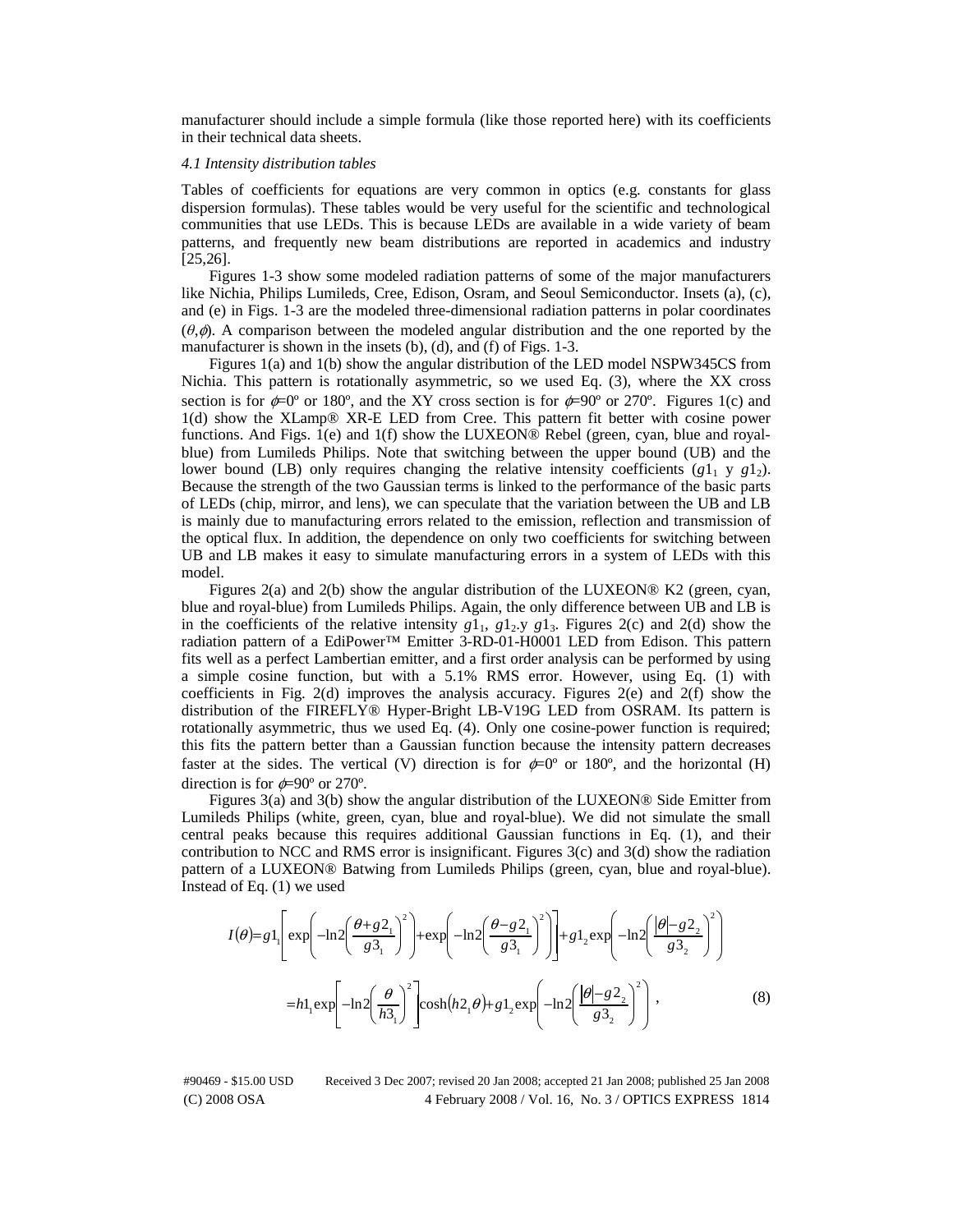to fit this pattern because it only requires two terms, avoiding the need of additional functions when using Eqs. (1) or (2). For this pattern, the difference between UB and LB is in almost all the coefficients of Eq.  $(8)$ . This is in contrast with the recent K2 and Rebel models (Figs. 1(f) and 2(b)), which lead us to believe that the manufacturing quality of Lumileds Philips has been improving over time. Figures  $3(e)$  and  $3(f)$  show the distribution of the Z-Power Side Emitter LED from Seoul Semiconductor. To fit this pattern, we had to displace the entire pattern 2.55º to the right on the radiation angle axis, and then perform the fit. Finally, to plot Fig. 3(f), the resulting Eq. was shifted by 2.55º to the left. This angular deviation of the pattern is probably due to a misalignment of the optical axis of the LEDs tested by the manufacturer.

The advantage of rendering the radiation pattern of a technical data sheet is that the pattern comes from several source samples. Therefore, this angular distribution is representative of that particular LED type. As seen in Figs. 1-3, the rendering accuracy of our model (with respect to manufacturers) is very high; the accuracy threshold, in RMS error and NCC (Sec. 3.2), was surpassed in all cases.

## *4.2 Irradiance distribution*

Irradiance  $[W/m^2]$  in far field can be expressed in function of intensity  $[W/sr]$ ; over a flat surface it is simply:

$$
E(r,\theta,\phi) = \frac{I(\theta,\phi)\cos\theta}{r^2},
$$
\n(9)

where  $r$  is the distance from the source to a target point. Typically, Cartesian coordinates  $(x, y, z)$  are used to analyze irradiance over a plane. In such a case, the irradiance of an LED, with an intensity distribution given by Eqs.  $(1)-(5)$  or  $(8)$ , is

$$
E(x, y, z) = \frac{z}{(x^2 + y^2 + z^2)^{\frac{3}{2}}} I[\theta(x, y, z), \phi(x, y)] \quad , \tag{10}
$$

where

$$
\theta(x, y, z) = \arctan\left[\frac{\sqrt{x^2 + y^2}}{z}\right],
$$
\n(11)

$$
\phi(x, y) = \arctan\left(\frac{y}{x}\right) \tag{12}
$$

 $\sim$ 

If *I* is the absolute intensity, Eq. (5), then *E* is the absolute irradiance [W/m<sup>2</sup>]. If *I* is the relative intensity (i.e., Eqs.  $(1)-(4)$  and  $(8)$ ), then *E* is the relative irradiance  $[(Arbitrary]$ Units)/ $m<sup>2</sup>$ ]. Equation (10) can be practically used to analyze the irradiance produced by LED arrays, because the relative position of the *j*-th LED can be taken into account by simply changing coordinates  $(x,y)$  by  $(x-x_j,y-y_j)$  [27,28].

For example, using the UB radiation pattern of a LUXEON® K2 (green, cyan, blue and royal-blue) from Lumileds Philips,  $J(θ)dΩ=4.78$  can be obtained to calculate the absolute irradiance. And with a typical radiant flux  $\Phi_0 = 575$  mW at 1000mA (royal-blue), using Eqs. (5) and (10), the absolute irradiance is

$$
E(x,y,z)_{A} = \frac{120 \ z}{(x^2 + y^2 + z^2)^{\frac{2}{2}}} \sum_{i=1}^{2} g1_i \exp\left\{-\ln 2\left[\frac{\arctan\left(z^4 \sqrt{x^2 + y^2}\right) - g2_i}{g3_i}\right]^2\right\},\tag{13}
$$

where  $E_A$  is in  $[mW/m^2]$  if the Cartesian coordinates  $(x, y, z)$  are in meters. The coefficients *g* are those given in Fig. 2(b).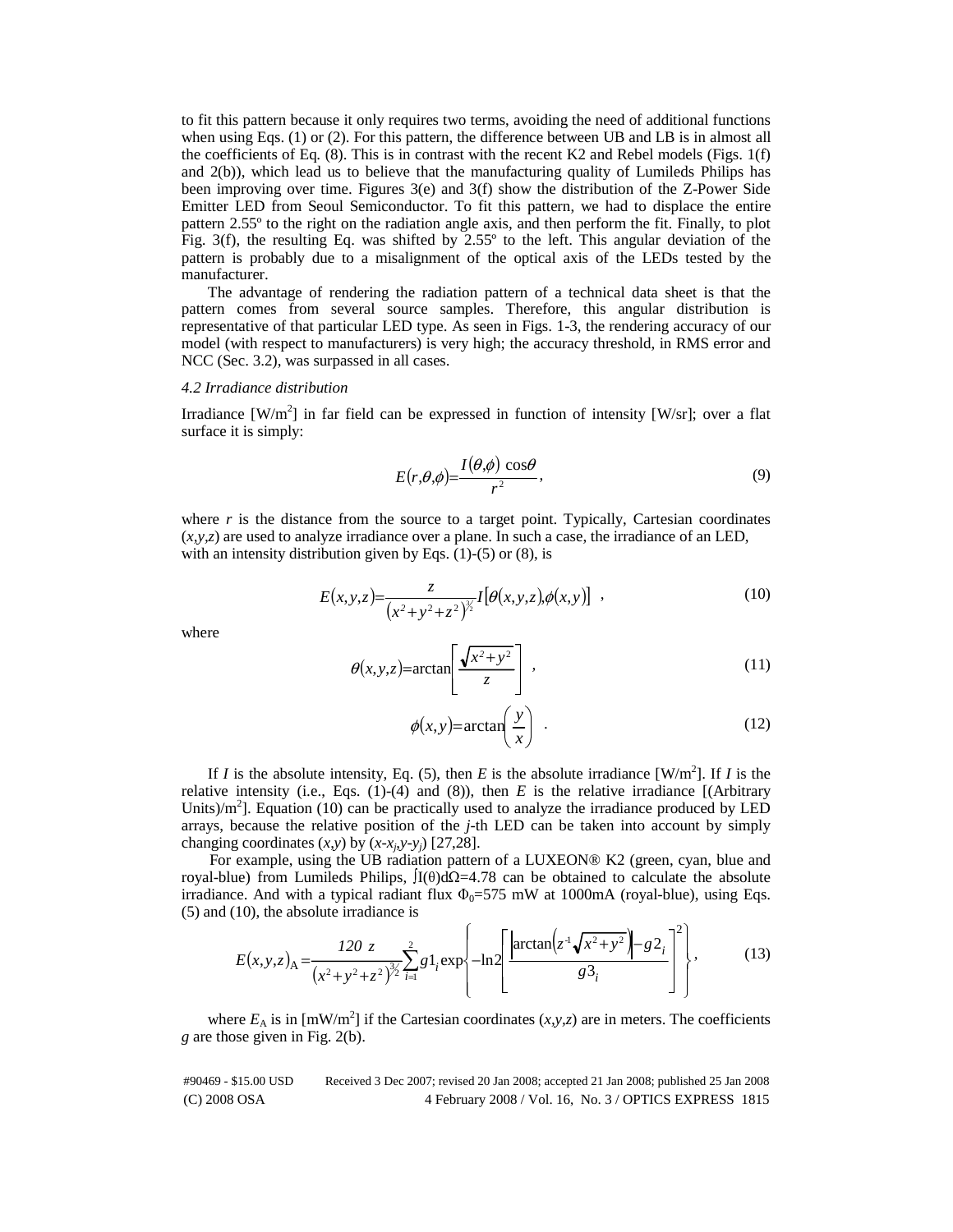

Fig. 1. Three radiation patterns of some major manufacturers. (a) and (b) NSPW345CS from Nichia. (c) and (d) XLamp® XR-E LED from Cree. (e) and (f) LUXEON® Rebel from Lumileds Philips. (a), (c), and (e) are the modeled three-dimensional radiation patterns. (b), (d), and (f) are a comparison between modeled and manufacturer reported radiation pattern. UB-Upper bound, LB-Lower bound, and XX and YY are two perpendicular azimuthal directions.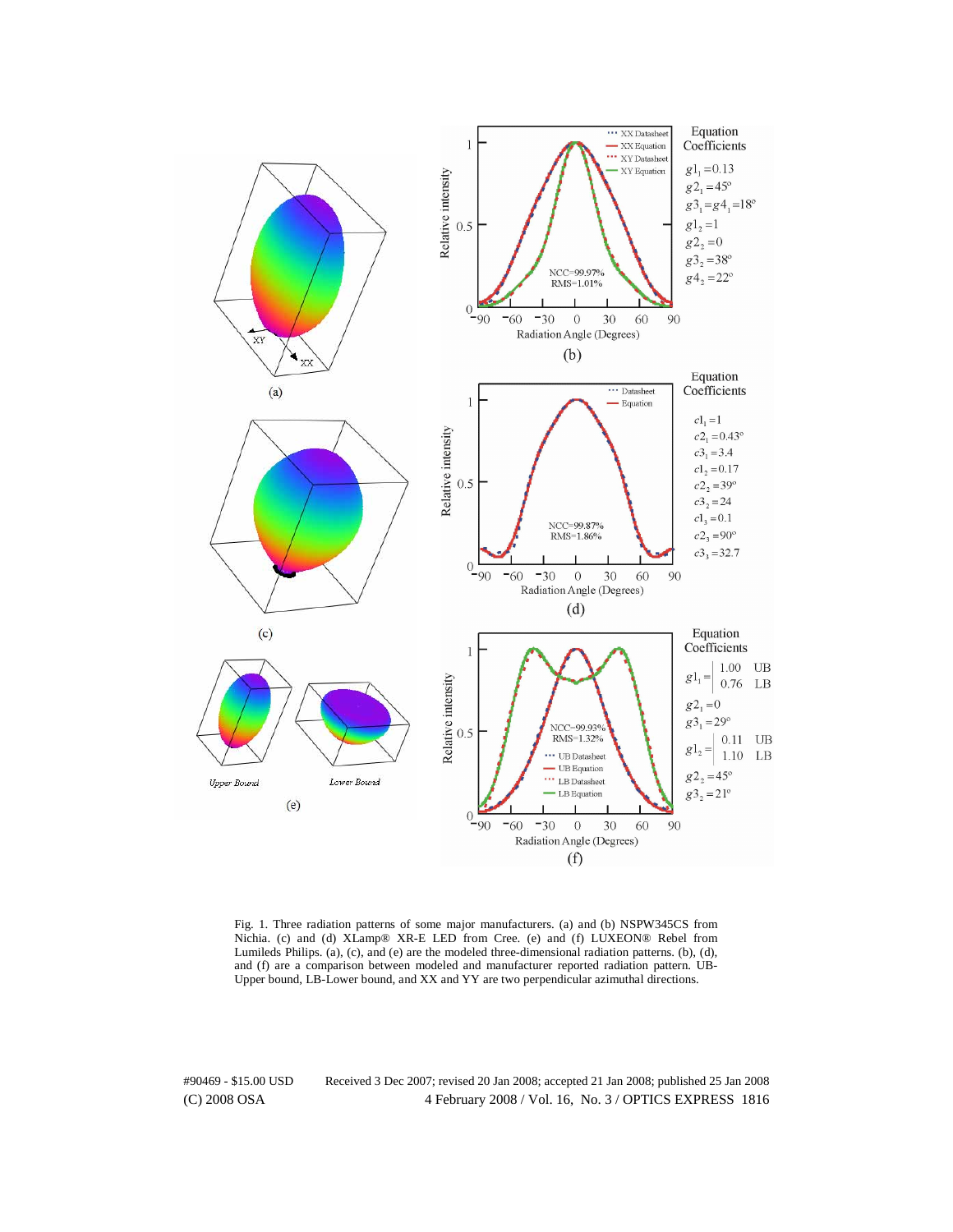

Fig. 2. Other radiation patterns of some major manufacturers. (a) and (b) LUXEON® K2 from Lumileds Philips. (c) and (d) EdiPower™ Emitter 3-RD-01-H0001 LED from Edison. (e) and (f) FIREFLY® Hyper-Bright LB-V19G LED from OSRAM. (a), (c), and (e) are the modeled threedimensional radiation patterns. (b), (d), and (f) are a comparison between modeled and manufacturer reported radiation pattern. UB-Upper bound, LB-Lower bound, and V and H are the vertical and horizontal directions.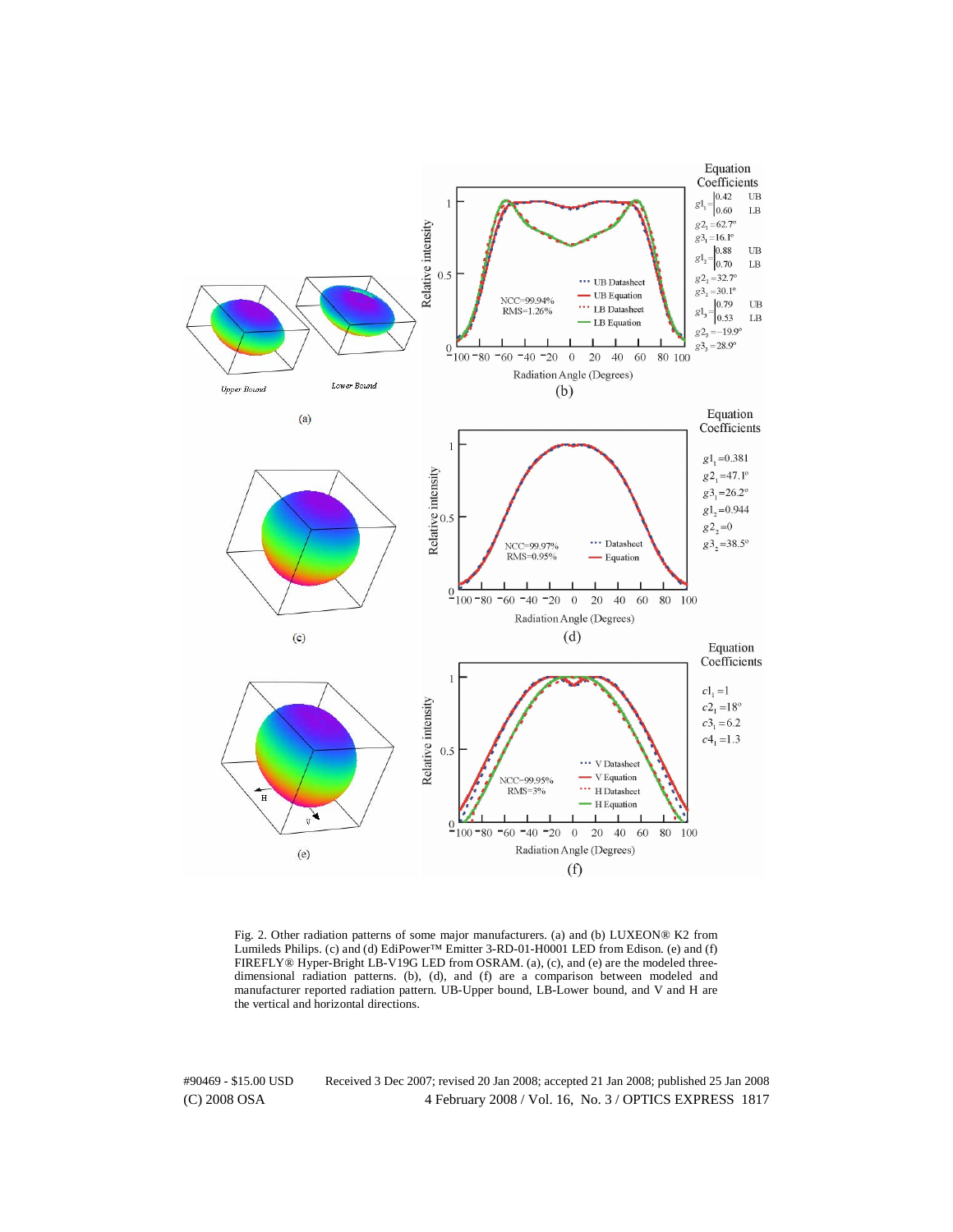

Fig. 3. Other radiation patterns of some major manufacturers. (a) and (b) LUXEON® Side Emitter from Lumileds Philips. (c) and (d) LUXEON® Batwing from Lumileds Philips. (e) and (f) Z-Power Side Emitter LED from Seoul Semiconductor. (a), (c), and (e) are the modeled three-dimensional radiation patterns. (b), (d), and (f) are a comparison between modeled and manufacturer reported radiation pattern. UB-Upper bound, LB-Lower bound.